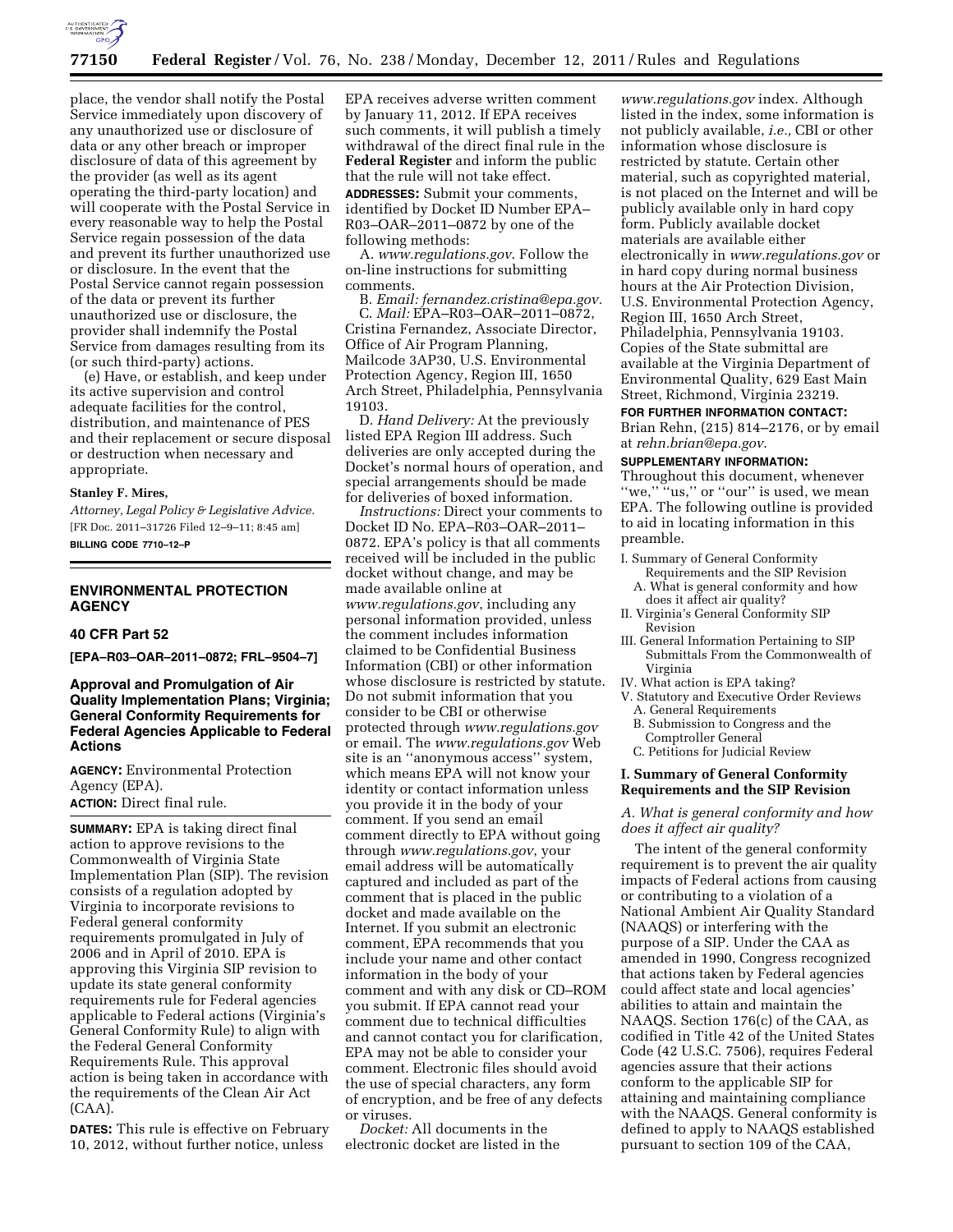including NAAQS for carbon monoxide (CO), nitrogen dioxide  $NO<sub>2</sub>$ ), ozone, particulate matter, and sulfur dioxide  $(SO<sub>2</sub>)$ . Because certain provisions of section 176(c) of the CAA apply only to highway and mass transit funding and approval actions, EPA published two sets of regulations to implement section 176(c) of the CAA—one set for transportation conformity and one set for general conformity. The Federal General Conformity Requirements Rule was published in the November 30, 1993 edition of the **Federal Register** (58 FR 63214) and codified in the Code of Federal Regulations at 40 CFR 93.150.

EPA revised the Federal General Conformity Requirements Rule via a final rule issued in the April 5, 2006 edition of the **Federal Register** (65 FR 17003). EPA had promulgated a new NAAQS in July 1997 (62 FR 38652) that established a separate NAAQS for fine particulate smaller than 2.5 micrometers in diameter ( $PM<sub>2.5</sub>$ ). The prior coarse particulate matter NAAQS promulgated in 1997 pertains to particulate matter under 10 micrometers in diameter  $(PM_{10})$ . EPA's 2006 revision to the Federal General Conformity Requirements Rule added requirements for  $PM_{2.5}$  for the first time, including annual emission limits of  $PM<sub>2.5</sub>$  above which covered federal actions in NAAQS nonattainment or maintenance areas would be subject to general conformity applicability.

On April 5, 2010, EPA revisited the Federal General Conformity Requirements Rule to clarify the conformity process, authorize innovative and flexible compliance approaches, remove outdated or unnecessary requirements, reduce the paperwork burden, provide transition tools for implementing new standards, address issues raised by Federal agencies affected by the rules, and provide a better explanation of conformity regulations and policies. EPA's April 2010 revised rule simplified state SIP requirements for general conformity, eliminating duplicative general conformity provisions codified at 40 CFR part 93 subpart B and 40 CFR part 51, subpart W. Finally, the April 2010 revision updated Federal General Conformity Requirements Rule to reflect changes to governing laws passed by Congress since EPA's 1993 rule. The Safe, Accountable, Flexible, Efficient Transportation Equity Act: A Legacy for Users (SAFETEA–LU) passed by Congress in 1995 contains a provision eliminating the CAA requirement for states to adopt general conformity SIPs. As a result of SAFETEA–LU, EPA's April 2010 rule eliminated the Federal regulatory requirement for states to

adopt and submit general conformity SIPs, instead making submission of a general conformity SIP a state option.

## **II. Virginia's General Conformity SIP Revision**

On July, 1, 2011, the Commonwealth of Virginia submitted a formal revision to its SIP. The SIP revision consists of Virginia's General Conformity Rule, Revision F10 to the Virginia Administrative Code (codified at 9VAC5 Chapter 160, with an effective date of March 2, 2011). The purpose of Virginia's SIP revision is to update the Commonwealth's General Conformity Rule to include new Federal general conformity requirements promulgated on July 17, 2006 (71 FR 40420) and on April 5, 2010 (75 FR 17254), described above.

Virginia's General Conformity Rule (9 VAC5 Chapter 160), adopted on December 17, 2010 and effective March 2, 2011 makes numerous changes to the prior, SIP-approved version of the Virginia General Conformity rule (effective January 1, 1998). Specifically, these changes include:

a. Modification of section 5–160–20— Definitions to add the terms ''applicability analysis,'' ''confidential business information (CBI),'' ''conformity determination,'' ''conformity evaluation,'' ''continuing program responsibility,'' ''continuous program to implement,'' ''emissions inventory,'' ''mitigation measure,'' ''restricted information,'' and ''take or state federal action;''

b. Modification of section 5–160–20— Definitions of the terms ''applicable implementation plan,'' ''areawide air quality modeling analysis,'' ''direct emissions," "emissions budgets," ''EPA,'' ''Federal Clean Air Act,'' ''indirect emissions,'' ''local air quality modeling analysis,'' ''maintenance area,'' ''metropolitan planning organization,'' ''new source review (NSR) program,'' ''precursors of a criteria pollutant,'' and ''reasonably foreseeable emissions;''

c. Modification of section 5–160–20— Definitions to delete the terms ''emissions that a Federal agency has a continuing program responsibility for'' and ''regionally significant action;''

d. Modification of section 5–160–30— Applicability to reflect that areas newly designated nonattainment for a NAAQS are subject to conformity one year after the nonattainment effective date; and adds applicability provisions for  $PM_{2.5}$ nonattainment areas (with respect to de minimus applicability limits of  $SO<sub>2</sub>$ , nitrogen oxides  $(NO<sub>X</sub>)$ , volatile organic compounds (VOCs), and ammonia emissions); and makes miscellaneous

updates to Chapter–160–30— Applicability to reflect the August 2010 revised Federal General Conformity Rule;

e. Modification of section 5–160– 110—General to remove outdated provisions;

f. Retitling and modification of Chapter 160–120 to reflect updated cross-references and changes in terminology;

g. Modification of section 5–160– 130—Reporting Requirements to reflect to add a section on restricted information and CBI provisions and to add cross-references to that new section;

h. Modification of section 5–160– 140—Public Participation to add a new paragraph E addressing treatment of restricted information and CBI, and to add cross-references to that new section;

i. Retitling and modification of section 5–160–150 to update provisions for reevaluation of conformity and to update or remove outdated provisions;

j. Modification of section 5–160– 160—Criteria for Determining Conformity of General Federal Actions to update cross references; to allow emissions from the action to be accounted for in a reasonable progress milestone or facility-wide emissions budget; and to allow direct and indirect emissions from a nonattainment or maintenance area to be offset from a nearby area of equal or higher classification, provided emissions from that area contributed to violations in the area of the action; and added language committing the Virginia Department of Environmental Quality (VA DEQ) to update its SIP within 18 months of a conformity demonstration based on a commitment by the Commonwealth to include emissions from the action in the SIP;

k. Modification of section 5–160– 170—Procedures for Conformity Demonstrations to make miscellaneous minor corrections and to update outdated provisions; and to modify the cases for which air quality modeling analysis apply;

l. Modification of section 5–160– 180—Mitigation of Air Quality Impacts to update cross-references;

m. Addition of section 5–160–181— Conformity Evaluation for Federal Installations With Facility-Wide Emission Budgets to facilitate the use of facility-wide emissions budgets in evaluating conformity;

n. Addition of section 5–160–182— Emissions Beyond the Time Period Covered by the Applicable Implementation Plan to address how Virginia treats Federal agencies that demonstrate conformity for an action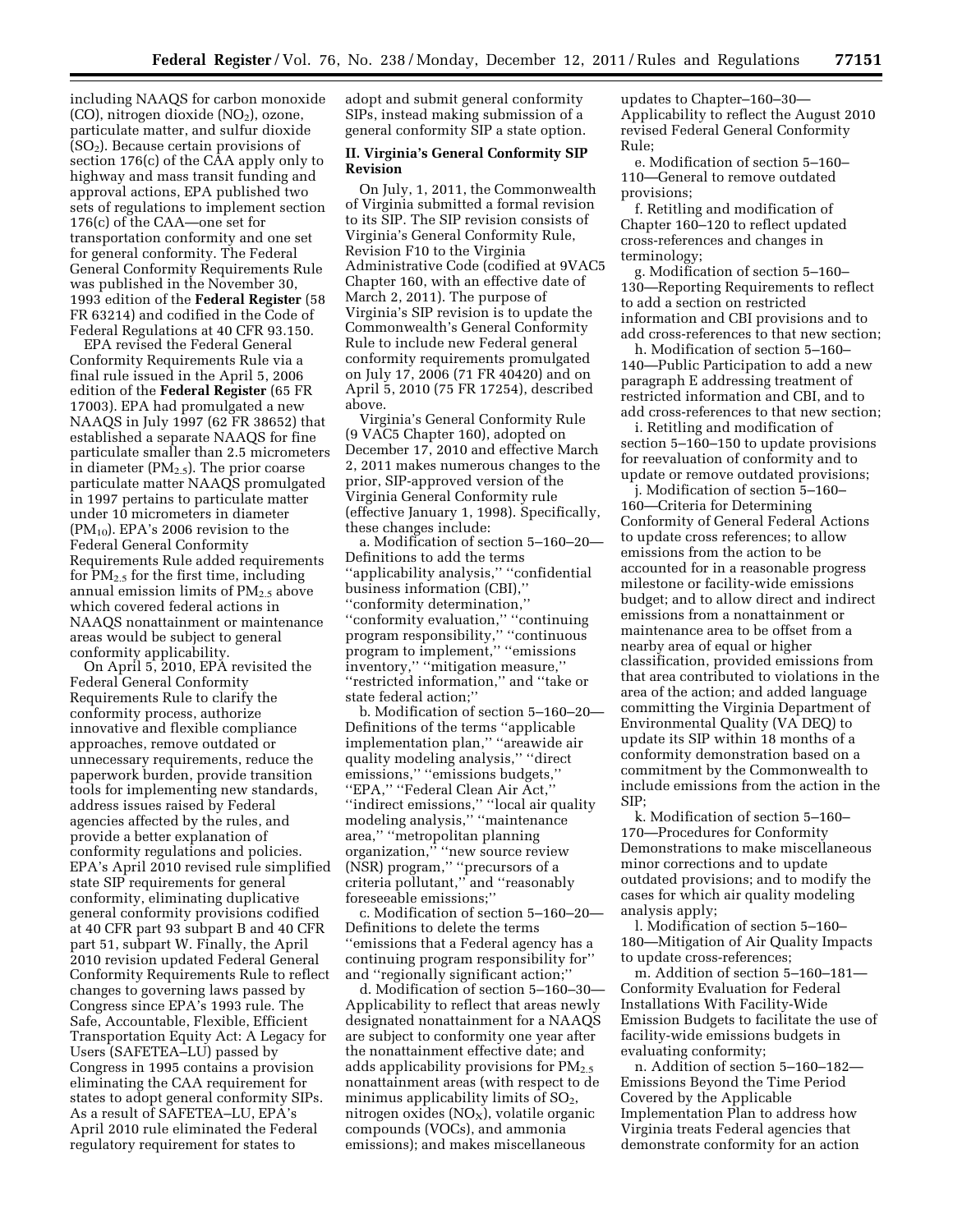that causes emissions beyond the time period covered by the SIP;

o. addition of section 5–160–183— Timing of Offsets and Mitigation Measures to address timing of offsets and mitigation with respect to a subject federal action, in that such mitigation and offsets are to occur at the same time as the project emission increases; or in the alternative where offsets or mitigation are non-contemporaneous with the action, that said reductions be greater than the resultant emission increases at least as great as applicable NSR ratios for the area; and that the time period for such alternative offset or mitigation schedules not exceed two times the project period; and that such non-contemporaneous offsets shall not cause or contribute to a new violation of, increase the severity of, or delay timely attainment of any NAAQS;

p. Addition of section 5–160–184— Inter-Precursor Mitigation Measures and Offsets to allow the use of interprecursor offset and mitigation measures, where they are allowed by VADEQ under the approved SIP, technically justified, and have a demonstrated benefit;

q. Addition of section 5–160–185— Early Emission Reduction Credit Programs at Federal Facilities and Installation Subject to Federal Oversight to allow the creation of emissions credits prior to the project (meeting VA DEQ specified requirements) that may then serve as mitigation or offsets for demonstrating conformity instead of being included as part of the baseline emissions analysis for the project; and

r. Repeal of section 5–160–200, which is no longer relevant.

Virginia's prior General Conformity Rule (9VAC5 Chapter 160, effective January 1, 1998) was approved by EPA as part of the Virginia SIP via a final rule published on January 7, 2003 (68 FR 663). Virginia's July 1, 2011 SIP revision that is the subject of this action supersedes the prior approved Virginia SIP.

### **III. General Information Pertaining to SIP Submittals From the Commonwealth of Virginia**

In 1995, Virginia adopted legislation that provides, subject to certain conditions, for an environmental assessment (audit) ''privilege'' for voluntary compliance evaluations performed by a regulated entity. The legislation further addresses the relative burden of proof for parties either asserting the privilege or seeking disclosure of documents for which the privilege is claimed. Virginia's legislation also provides, subject to certain conditions, for a penalty waiver

for violations of environmental laws when a regulated entity discovers such violations pursuant to a voluntary compliance evaluation and voluntarily discloses such violations to the Commonwealth and takes prompt and appropriate measures to remedy the violations. Virginia's Voluntary Environmental Assessment Privilege Law, Va. Code Sec. 10.1–1198, provides a privilege that protects from disclosure documents and information about the content of those documents that are the product of a voluntary environmental assessment. The Privilege Law does not extend to documents or information (1) That are generated or developed before the commencement of a voluntary environmental assessment; (2) that are prepared independently of the assessment process; (3) that demonstrate a clear, imminent and substantial danger to the public health or environment; or (4) that are required by law.

On January 12, 1998, the Commonwealth of Virginia Office of the Attorney General provided a legal opinion that states that the Privilege Law, Va. Code Sec. 10.1–1198, precludes granting a privilege to documents and information ''required by law,'' including documents and information ''required by Federal law to maintain program delegation, authorization or approval,'' since Virginia must ''enforce Federally authorized environmental programs in a manner that is no less stringent than their Federal counterparts. \* \* \*'' The opinion concludes that ''[r]egarding § 10.1–1198, therefore, documents or other information needed for civil or criminal enforcement under one of these programs could not be privileged because such documents and information are essential to pursuing enforcement in a manner required by Federal law to maintain program delegation, authorization or approval.''

Virginia's Immunity Law, Va. Code Sec. 10.1–1199, provides that ''[t]o the extent consistent with requirements imposed by Federal law,'' any person making a voluntary disclosure of information to a state agency regarding a violation of an environmental statute, regulation, permit, or administrative order is granted immunity from administrative or civil penalty. The Attorney General's January 12, 1998 opinion states that the quoted language renders this statute inapplicable to enforcement of any Federally authorized programs, since ''no immunity could be afforded from administrative, civil, or criminal penalties because granting such immunity would not be consistent

with Federal law, which is one of the criteria for immunity.''

Therefore, EPA has determined that Virginia's Privilege and Immunity statutes will not preclude the Commonwealth from enforcing its program consistent with the Federal requirements. In any event, because EPA has also determined that a state audit privilege and immunity law can affect only state enforcement and cannot have any impact on Federal enforcement authorities, EPA may at any time invoke its authority under the CAA, including, for example, sections 113, 167, 205, 211, or 213, to enforce the requirements or prohibitions of the state plan, independently of any state enforcement effort. In addition, citizen enforcement under section 304 of the CAA is likewise unaffected by this, or any, state audit privilege or immunity law.

#### **IV. What action is EPA taking?**

EPA has reviewed Virginia's July 1, 2011 SIP revision and found the Commonwealth's SIP to be in compliance with section 176(c) of the CAA and with the requirements of the Federal General Conformity Requirements Rule, codified at 40 CFR part 93, subpart B. Virginia's SIP serves to reduce the impact of Federal actions (not otherwise subject to transportation conformity, which is addressed under a separate Virginia SIP revision), and will prevent subject Federal actions from causing or contributing to a new violation of a NAAQS, or in interfering with attainment or maintenance of a NAAQS or otherwise interfering with the Virginia SIP.

Virginia's July 1, 2011 SIP revision meets the requirements set forth in section 110 of the CAA with respect to adoption and submission of SIP revisions. The approval of Virginia's general conformity SIP revision will strengthen the Virginia SIP and will assist the Commonwealth in complying with Federal NAAQS.

Therefore, EPA is approving Virginia's revision to its general conformity SIP. EPA is publishing this rule without prior proposal because we view this as a noncontroversial amendment and anticipate no adverse comment. However, in the ''Proposed Rules'' section of today's **Federal Register**, EPA is publishing a separate document that will serve as the proposal to approve the SIP revision if adverse comments are filed. This rule will be effective on February 10, 2012 without further notice unless EPA receives adverse comment by January 11, 2012. If EPA receives adverse comment, EPA will publish a timely withdrawal in the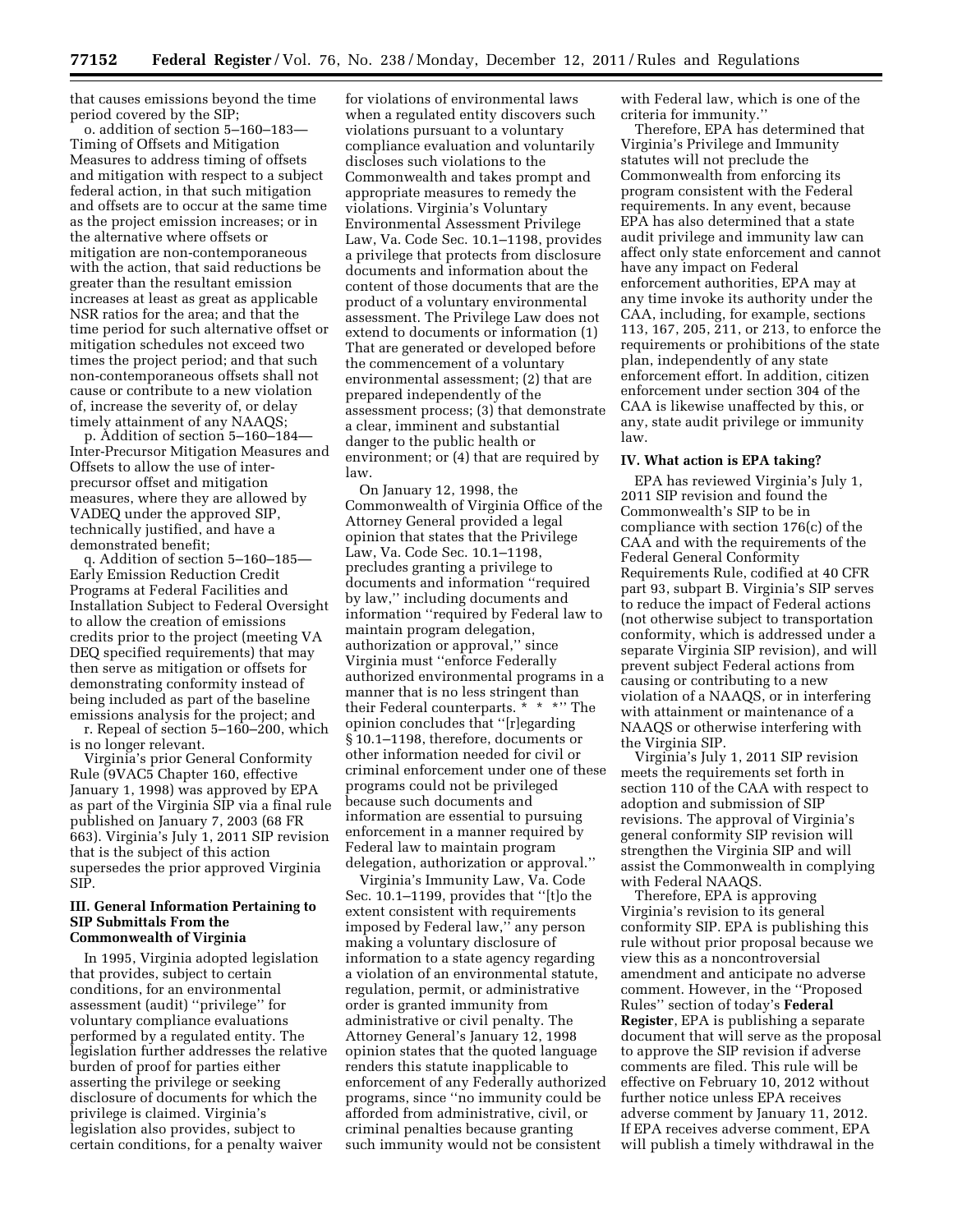**Federal Register** informing the public that the rule will not take effect. EPA will address all public comments in a subsequent final rule based on the proposed rule. EPA will not institute a second comment period on this action. Any parties interested in commenting must do so at this time. Please note that if EPA receives adverse comment on an amendment, paragraph, or section of this rule and if that provision may be severed from the remainder of the rule, EPA may adopt as final those provisions of the rule that are not the subject of an adverse comment.

## **V. Statutory and Executive Order Reviews**

#### *A. General Requirements*

Under the CAA, the Administrator is required to approve a SIP submission that complies with the provisions of the CAA and applicable Federal regulations. 42 U.S.C. 7410(k); 40 CFR 52.02(a). Thus, in reviewing SIP submissions, EPA's role is to approve state choices, provided that they meet the criteria of the CAA. Accordingly, this action merely approves state law as meeting Federal requirements and does not impose additional requirements beyond those imposed by state law. For that reason, this action:

• Is not a "significant regulatory action'' subject to review by the Office of Management and Budget under Executive Order 12866 (58 FR 51735, October 4, 1993);

• Does not impose an information collection burden under the provisions of the Paperwork Reduction Act (44 U.S.C. 3501 *et seq.*);

• Is certified as not having a significant economic impact on a substantial number of small entities under the Regulatory Flexibility Act (5 U.S.C. 601 *et seq.*);

• Does not contain any unfunded mandate or significantly or uniquely affect small governments, as described in the Unfunded Mandates Reform Act of 1995 (Pub. L. 104–4);

• Does not have Federalism implications as specified in Executive Order 13132 (64 FR 43255, August 10, 1999);

• Is not an economically significant regulatory action based on health or safety risks subject to Executive Order 13045 (62 FR 19885, April 23, 1997);

• Is not a significant regulatory action subject to Executive Order 13211 (66 FR 28355, May 22, 2001);

• Is not subject to requirements of section 12(d) of the National Technology Transfer and Advancement Act of 1995 (15 U.S.C. 272 note) because application of those requirements would be inconsistent with the CAA; and

• Does not provide EPA with the discretionary authority to address, as appropriate, disproportionate human health or environmental effects, using practicable and legally permissible methods, under Executive Order 12898 (59 FR 7629, February 16, 1994).

In addition, this rule does not have tribal implications as specified by Executive Order 13175 (65 FR 67249, November 9, 2000), because the SIP is not approved to apply in Indian country located in the state, and EPA notes that it will not impose substantial direct costs on tribal governments or preempt tribal law.

## *B. Submission to Congress and the Comptroller General*

The Congressional Review Act, 5 U.S.C. 801 *et seq.,* as added by the Small Business Regulatory Enforcement Fairness Act of 1996, generally provides that before a rule may take effect, the agency promulgating the rule must submit a rule report, which includes a copy of the rule, to each House of the Congress and to the Comptroller General of the United States. EPA will submit a report containing this action and other required information to the U.S. Senate, the U.S. House of Representatives, and the Comptroller General of the United States prior to publication of the rule in the **Federal Register**. A major rule cannot take effect until 60 days after it is published in the **Federal Register**.This action is not a ''major rule'' as defined by 5 U.S.C. 804(2).

#### *C. Petitions for Judicial Review*

Under section 307(b)(1) of the CAA, petitions for judicial review of this action must be filed in the United States Court of Appeals for the appropriate circuit by February 10, 2012. Filing a petition for reconsideration by the Administrator of this final rule does not affect the finality of this action for the purposes of judicial review nor does it extend the time within which a petition for judicial review may be filed, and shall not postpone the effectiveness of such rule or action. Parties with objections to this direct final rule are encouraged to file a comment in response to the parallel notice of proposed rulemaking for this action

published in the proposed rules section of today's **Federal Register**, rather than file an immediate petition for judicial review of this direct final rule, so that EPA can withdraw this direct final rule and address the comment in the proposed rulemaking.

This action to approve Virginia's general conformity SIP revision may not be challenged later in proceedings to enforce its requirements. (See section 307(b)(2).)

#### **List of Subjects in 40 CFR Part 52**

Environmental protection, Air pollution control, Carbon monoxide, Incorporation by reference, Intergovernmental relations, Nitrogen dioxide, Ozone, Particulate matter, Reporting and recordkeeping requirements, Sulfur oxides, Volatile organic compounds.

Dated: November 29, 2011.

## **W.C. Early,**

*Acting Regional Administrator, Region III.* 

40 CFR Part 52 is amended as follows:

#### **PART 52—[AMENDED]**

■ 1. The authority citation for 40 CFR part 52 continues to read as follows:

**Authority:** 42 U.S.C. 7401 *et seq.* 

#### **Subpart VV—Virginia**

■ 2. In § 52.2420, the table in paragraph (c) is amended under Chapter 160 by:

■ a. Revising the chapter title;

■ b. Removing the two existing entries for section 5–160–20.

■ c. Adding a new entry for section 5–

160–20 in numerical order.

■ d. Revising the entries for sections 5– 160–30 and 5–160–110.

■ e. Revising the entry for section 5– 160–120.

■ f. Revising the entries for sections 5– 160–130 and 5–160–140.

 $\blacksquare$  g. Revising the entries for sections 5– 160–150 and 5–160–160.

■ h. Revising the entries for section 5– 160–170 and 5–160–180.

■ i. Adding new entries for sections 5–

160–181, 5–160–182, 5–160–183, 5–

160–184, and 5–160–185 in numerical order.

■ j. Removing the entry for section 5– 160–200.

The amendments read as follows:

#### **§ 52.2420 Identification of plan.**

\* \* \* \* \* (c) \* \* \*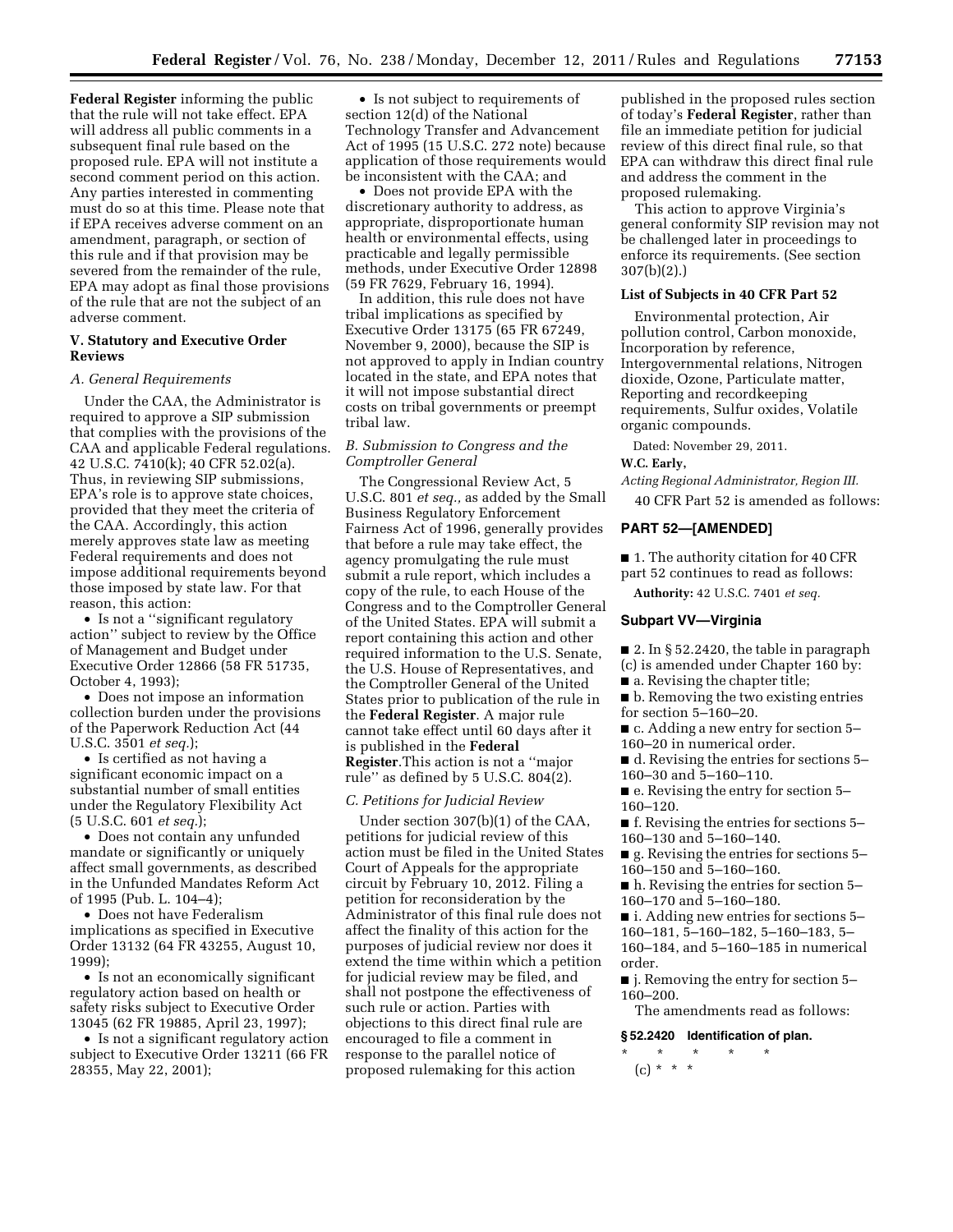$\equiv$ 

# EPA-APPROVED VIRGINIA REGULATIONS AND STATUTES

۲

| State citation | Title/subject                                                                                                      | State effective<br>date | EPA approval date                                                         | <b>Explanation [former</b><br>SIP citation]                                                             |
|----------------|--------------------------------------------------------------------------------------------------------------------|-------------------------|---------------------------------------------------------------------------|---------------------------------------------------------------------------------------------------------|
|                | 9 VAC 5, Chapter 160 General Conformity                                                                            |                         |                                                                           |                                                                                                         |
|                | <b>Part I</b> General Definitions                                                                                  |                         |                                                                           |                                                                                                         |
| $5 - 160 - 20$ |                                                                                                                    |                         | 3/2/11 12/12/11 [Insert page num-<br>ber where the document<br>begins].   | Number of terms<br>added-10.<br>Number of terms re-<br>$vised - 11.$<br>Number of Terms de-<br>leted-2. |
|                | <b>Part II</b> General Provisions                                                                                  |                         |                                                                           |                                                                                                         |
|                |                                                                                                                    | 3/2/11                  | 12/12/11 [Insert page num-<br>ber where the document<br>begins].          |                                                                                                         |
| $\star$        |                                                                                                                    |                         |                                                                           | $\star$                                                                                                 |
|                | Part III Criteria and Procedures for Making Conformity Determinations                                              |                         |                                                                           |                                                                                                         |
|                |                                                                                                                    |                         | 3/2/11 12/12/2011 [Insert page<br>number where the docu-<br>ment begins]. |                                                                                                         |
|                | 5-160-120  Federal agency conformity responsibility                                                                |                         | 3/2/11 12/12/11 [Insert page num-<br>ber where the document<br>begins].   |                                                                                                         |
|                |                                                                                                                    |                         | 3/2/11 12/12/11 [Insert page num-<br>ber where the document<br>begins].   |                                                                                                         |
|                |                                                                                                                    |                         | 3/2/11 12/12/11 [Insert page num-<br>ber where the document<br>begins].   |                                                                                                         |
|                |                                                                                                                    |                         | 3/2/11 12/12/11 [Insert page num-<br>ber where the document<br>begins].   |                                                                                                         |
|                | 5-160-160  Criteria for determining conformity of general con-<br>formity actions.                                 |                         | 3/2/11 12/12/11 [Insert page num-<br>ber where the document<br>begins].   |                                                                                                         |
|                | 5-160-170  Procedures for conformity determinations                                                                |                         | 3/2/11 12/12/11 [Insert page num-<br>ber where the document<br>begins].   |                                                                                                         |
|                |                                                                                                                    |                         | 3/2/11 12/12/11 [Insert page num-<br>ber where the document<br>begins].   |                                                                                                         |
|                | 5-160-181  Conformity evaluation for federal installations with fa-<br>cility-wide emission budgets.               |                         | 3/2/11 12/12/11 [Insert page num-<br>ber where the document<br>begins].   |                                                                                                         |
| 5–160–182 …….  | Emissions beyond the time period covered by the ap-<br>plicable implementation plan.                               |                         | 3/2/11 12/12/11 [Insert page num-<br>ber where the document<br>begins].   |                                                                                                         |
|                | 5-160-183  Timing of offsets and mitigation measures                                                               |                         | 3/2/11 12/12/11 [Insert page num-<br>ber where the document<br>begins].   |                                                                                                         |
| 5–160–184      | Inter-precursor mitigation measures and offsets                                                                    |                         | 3/2/11 12/12/11 [Insert page num-<br>ber where the document<br>begins].   |                                                                                                         |
| 5–160–185 …….  | Early emission reduction credit programs at federal fa-<br>cilities and installation subject to federal oversight. | 3/2/11                  | 12/12/11 [Insert page num-<br>ber where the document<br>begins].          |                                                                                                         |
|                | $\star$                                                                                                            |                         |                                                                           |                                                                                                         |